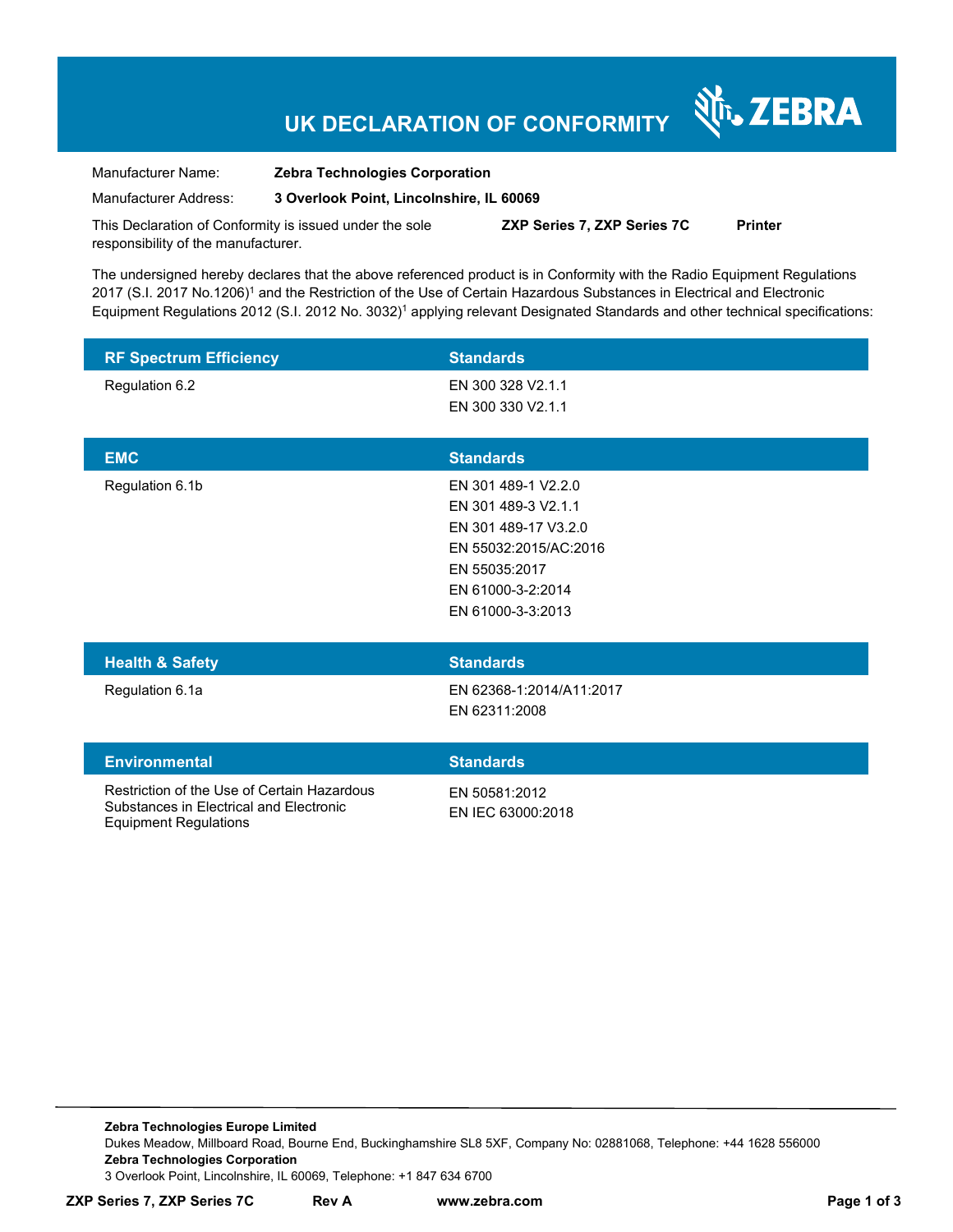# **UK DECLARATION OF CONFORMITY**



With regard to the Radio Equipment Regulations 2017 (S.I. 2017 No.1206)<sup>1</sup>, the conformity assessment procedure referred to in regulation 41(4)(a) and detailed in Schedule 2 has been followed.

 $^{\rm 1}$  As amended by applicable EU withdrawal legislation implemented at the time of issuing this declaration

**Signed on behalf of Zebra Technologies Corporation** 

By Cady

*(Authorized Corporate Signature)* Jay Cadiz Rev: A Manager, Compliance Engineering Place: Lincolnshire, USA

**Zebra Technologies Europe Limited**  Dukes Meadow, Millboard Road, Bourne End, Buckinghamshire SL8 5XF, Company No: 02881068, Telephone: +44 1628 556000 **Zebra Technologies Corporation**  3 Overlook Point, Lincolnshire, IL 60069, Telephone: +1 847 634 6700